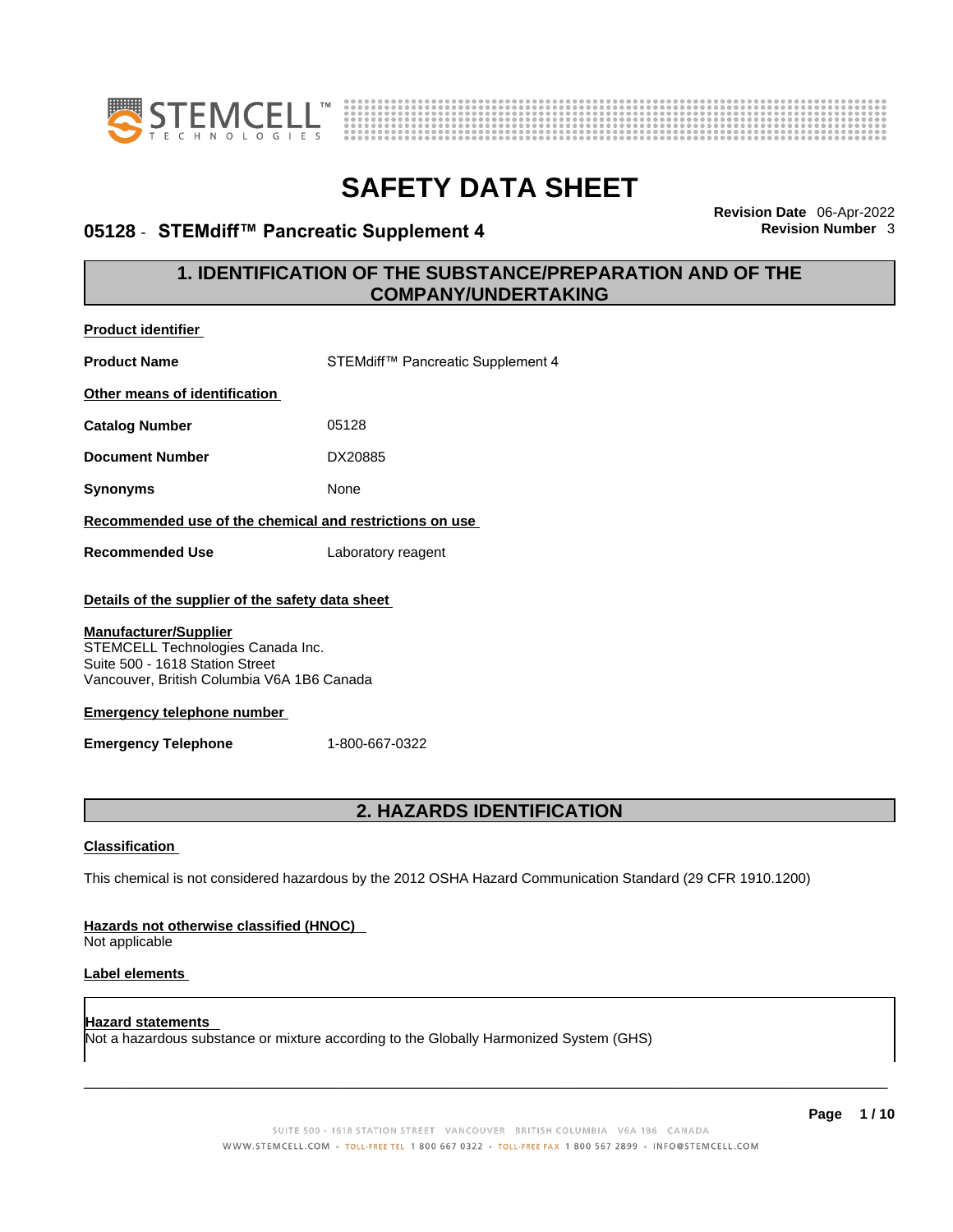



\_\_\_\_\_\_\_\_\_\_\_\_\_\_\_\_\_\_\_\_\_\_\_\_\_\_\_\_\_\_\_\_\_\_\_\_\_\_\_\_\_\_\_\_\_\_\_\_\_\_\_\_\_\_\_\_\_\_\_\_\_\_\_\_\_\_\_\_\_\_\_\_\_\_\_\_\_\_\_\_\_\_\_\_\_\_\_\_\_\_\_\_\_ **Revision Date** 06-Apr-2022 **05128** - **STEMdiff™ Pancreatic Supplement 4 Revision Number** 3

**Appearance** Clear **Physical state** Liquid

The product contains no substances which at their given concentration, are considered to be hazardous to health.

**Odor** No data available

**Other Information** 

### Not applicable

### **Unknown acute toxicity** 0 % of the mixture consists of ingredient(s) of unknown toxicity

- 0 % of the mixture consists of ingredient(s) of unknown acute oral toxicity
- 0 % of the mixture consists of ingredient(s) of unknown acute dermal toxicity
- 0 % of the mixture consists of ingredient(s) of unknown acute inhalation toxicity (gas)
- 0 % of the mixture consists of ingredient(s) of unknown acute inhalation toxicity (vapor)

0 % of the mixture consists of ingredient(s) of unknown acute inhalation toxicity (dust/mist)

## **3. COMPOSITION/INFORMATION ON INGREDIENTS**

### **Substance**

Not applicable.

#### **Mixture**

Not a hazardous substance or mixture according to the Globally Harmonized System (GHS)

\*The exact percentage (concentration) of composition has been withheld as a trade secret.

### **4. FIRST AID MEASURES**

#### **Description of first aid measures**

| <b>Inhalation</b>   | Remove to fresh air.                                                                                                    |
|---------------------|-------------------------------------------------------------------------------------------------------------------------|
| Eye contact         | Rinse thoroughly with plenty of water for at least 15 minutes, lifting lower and upper eyelids.<br>Consult a physician. |
| <b>Skin contact</b> | Wash skin with soap and water.                                                                                          |
| Ingestion           | Clean mouth with water and drink afterwards plenty of water.                                                            |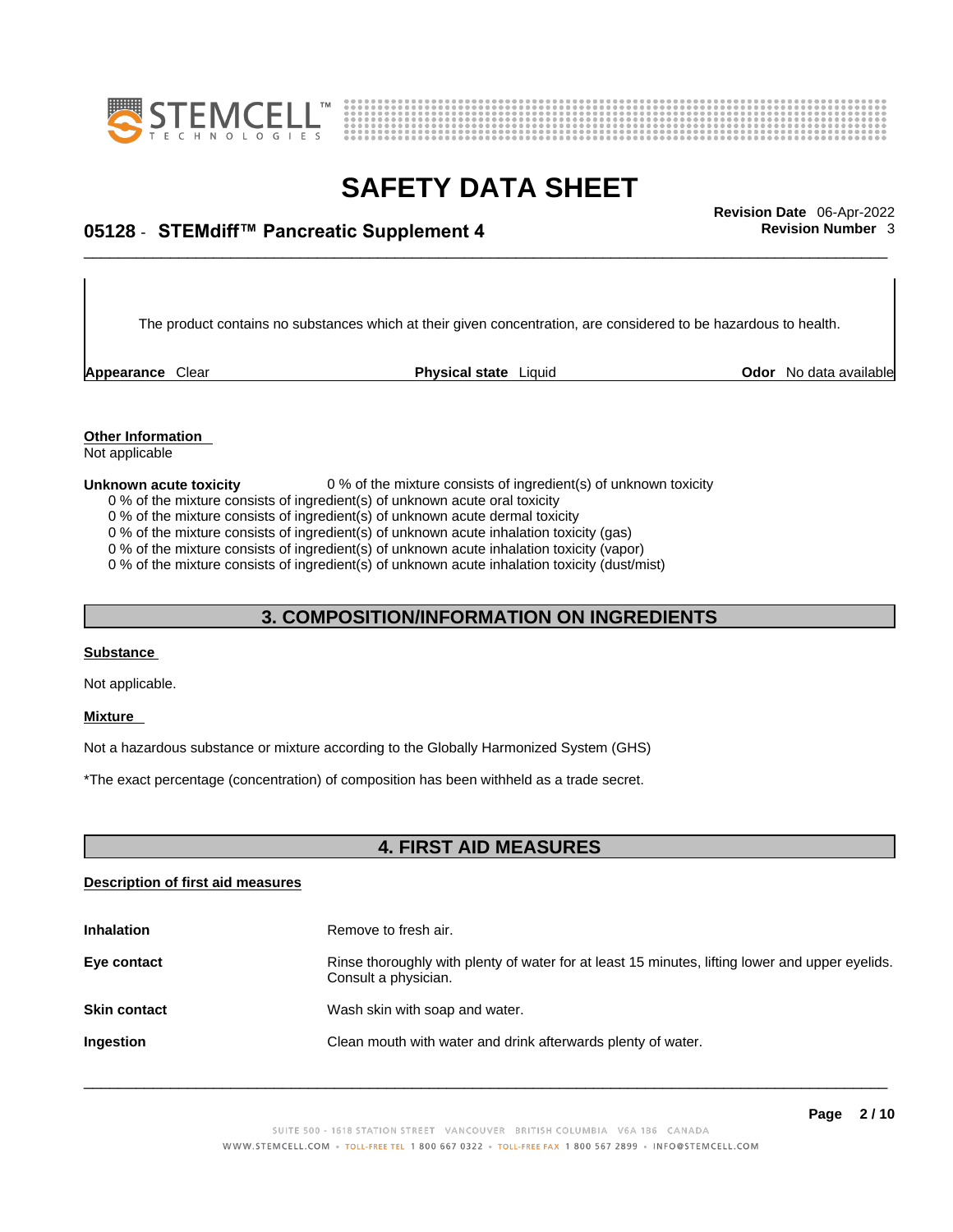



## \_\_\_\_\_\_\_\_\_\_\_\_\_\_\_\_\_\_\_\_\_\_\_\_\_\_\_\_\_\_\_\_\_\_\_\_\_\_\_\_\_\_\_\_\_\_\_\_\_\_\_\_\_\_\_\_\_\_\_\_\_\_\_\_\_\_\_\_\_\_\_\_\_\_\_\_\_\_\_\_\_\_\_\_\_\_\_\_\_\_\_\_\_ **Revision Date** 06-Apr-2022 **05128** - **STEMdiff™ Pancreatic Supplement 4 Revision Number** 3

| Most important symptoms and effects, both acute and delayed                                                      |                                                                                                                                       |
|------------------------------------------------------------------------------------------------------------------|---------------------------------------------------------------------------------------------------------------------------------------|
| <b>Symptoms</b>                                                                                                  | No information available.                                                                                                             |
|                                                                                                                  | Indication of any immediate medical attention and special treatment needed                                                            |
| Note to physicians                                                                                               | Treat symptomatically.                                                                                                                |
|                                                                                                                  | <b>5. FIRE-FIGHTING MEASURES</b>                                                                                                      |
|                                                                                                                  |                                                                                                                                       |
| <b>Suitable Extinguishing Media</b>                                                                              | Use extinguishing measures that are appropriate to local circumstances and the<br>surrounding environment.                            |
| Unsuitable extinguishing media                                                                                   | CAUTION: Use of water spray when fighting fire may be inefficient.                                                                    |
| Specific hazards arising from the<br>chemical                                                                    | No information available.                                                                                                             |
| <b>Explosion data</b><br><b>Sensitivity to Mechanical Impact None.</b><br><b>Sensitivity to Static Discharge</b> | None.                                                                                                                                 |
| Special protective equipment for<br>fire-fighters                                                                | Firefighters should wear self-contained breathing apparatus and full firefighting turnout<br>gear. Use personal protection equipment. |

## **6. ACCIDENTAL RELEASE MEASURES**

### **Personal precautions, protective equipment and emergency procedures**

| <b>Personal precautions</b>                          | Ensure adequate ventilation.                                                         |  |
|------------------------------------------------------|--------------------------------------------------------------------------------------|--|
| <b>Environmental precautions</b>                     |                                                                                      |  |
| <b>Environmental precautions</b>                     | See Section 12 for additional Ecological Information.                                |  |
| Methods and material for containment and cleaning up |                                                                                      |  |
| <b>Methods for containment</b>                       | Prevent further leakage or spillage if safe to do so.                                |  |
| Methods for cleaning up                              | Pick up and transfer to properly labeled containers.                                 |  |
| Prevention of secondary hazards                      | Clean contaminated objects and areas thoroughly observing environmental regulations. |  |
|                                                      |                                                                                      |  |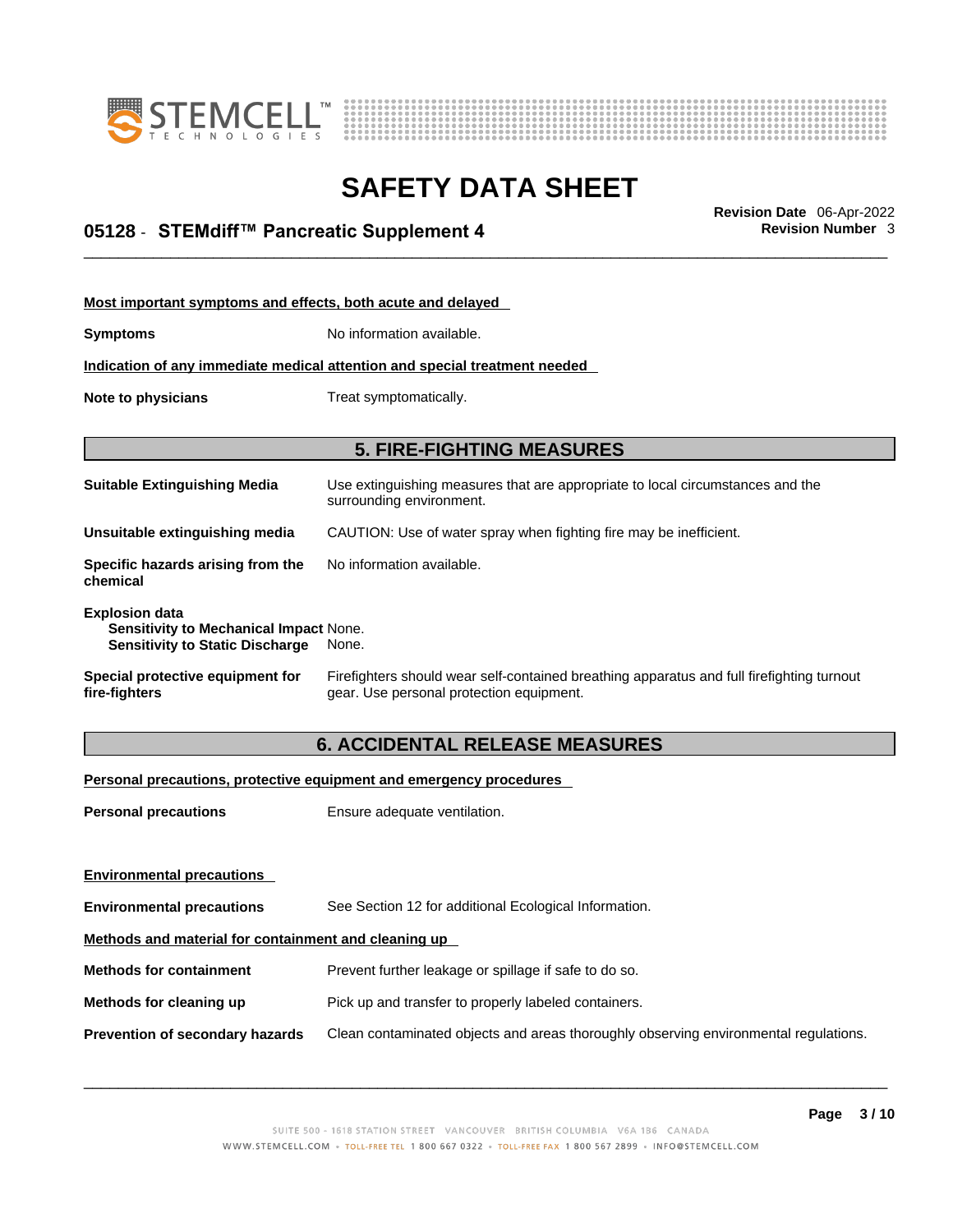



## \_\_\_\_\_\_\_\_\_\_\_\_\_\_\_\_\_\_\_\_\_\_\_\_\_\_\_\_\_\_\_\_\_\_\_\_\_\_\_\_\_\_\_\_\_\_\_\_\_\_\_\_\_\_\_\_\_\_\_\_\_\_\_\_\_\_\_\_\_\_\_\_\_\_\_\_\_\_\_\_\_\_\_\_\_\_\_\_\_\_\_\_\_ **Revision Date** 06-Apr-2022 **05128** - **STEMdiff™ Pancreatic Supplement 4 Revision Number** 3

| 7. HANDLING AND STORAGE                                      |                                                                                                                                                                                                                                                                                                                                                                                                                                    |  |
|--------------------------------------------------------------|------------------------------------------------------------------------------------------------------------------------------------------------------------------------------------------------------------------------------------------------------------------------------------------------------------------------------------------------------------------------------------------------------------------------------------|--|
| <b>Precautions for safe handling</b>                         |                                                                                                                                                                                                                                                                                                                                                                                                                                    |  |
| Advice on safe handling                                      | Handle in accordance with good industrial hygiene and safety practice.                                                                                                                                                                                                                                                                                                                                                             |  |
| Conditions for safe storage, including any incompatibilities |                                                                                                                                                                                                                                                                                                                                                                                                                                    |  |
| <b>Storage Conditions</b>                                    | Store in accordance with information listed on the Product Information Sheet (PIS).                                                                                                                                                                                                                                                                                                                                                |  |
|                                                              | 8. EXPOSURE CONTROLS/PERSONAL PROTECTION                                                                                                                                                                                                                                                                                                                                                                                           |  |
| <b>Control parameters</b>                                    |                                                                                                                                                                                                                                                                                                                                                                                                                                    |  |
| <b>Exposure Limits</b>                                       | This product, as supplied, does not contain any hazardous materials with occupational<br>exposure limits established by the region specific regulatory bodies.                                                                                                                                                                                                                                                                     |  |
| <b>Appropriate engineering controls</b>                      |                                                                                                                                                                                                                                                                                                                                                                                                                                    |  |
| <b>Engineering controls</b>                                  | Showers<br>Eyewash stations<br>Ventilation systems.                                                                                                                                                                                                                                                                                                                                                                                |  |
|                                                              | Individual protection measures, such as personal protective equipment                                                                                                                                                                                                                                                                                                                                                              |  |
| <b>Eye/face protection</b>                                   | No special protective equipment required.                                                                                                                                                                                                                                                                                                                                                                                          |  |
| Skin and body protection                                     | No special protective equipment required.                                                                                                                                                                                                                                                                                                                                                                                          |  |
| <b>Respiratory protection</b>                                | No protective equipment is needed under normal use conditions. If exposure limits are<br>exceeded or irritation is experienced, ventilation and evacuation may be required.                                                                                                                                                                                                                                                        |  |
| Other protection                                             | This product contains material derived from human plasma. Donors have been tested and<br>found negative for HIV-1 and -2, hepatitis B, and hepatitis C prior to donation. However, this<br>product should be considered potentially infectious. Use controls and personal protection<br>appropriate for biohazardous infectious materials, as described in: Canadian Biosafety<br>Standards and Guidelines (CBSG), Second Edition. |  |
| <b>General hygiene considerations</b>                        | Handle in accordance with good industrial hygiene and safety practice.                                                                                                                                                                                                                                                                                                                                                             |  |
|                                                              |                                                                                                                                                                                                                                                                                                                                                                                                                                    |  |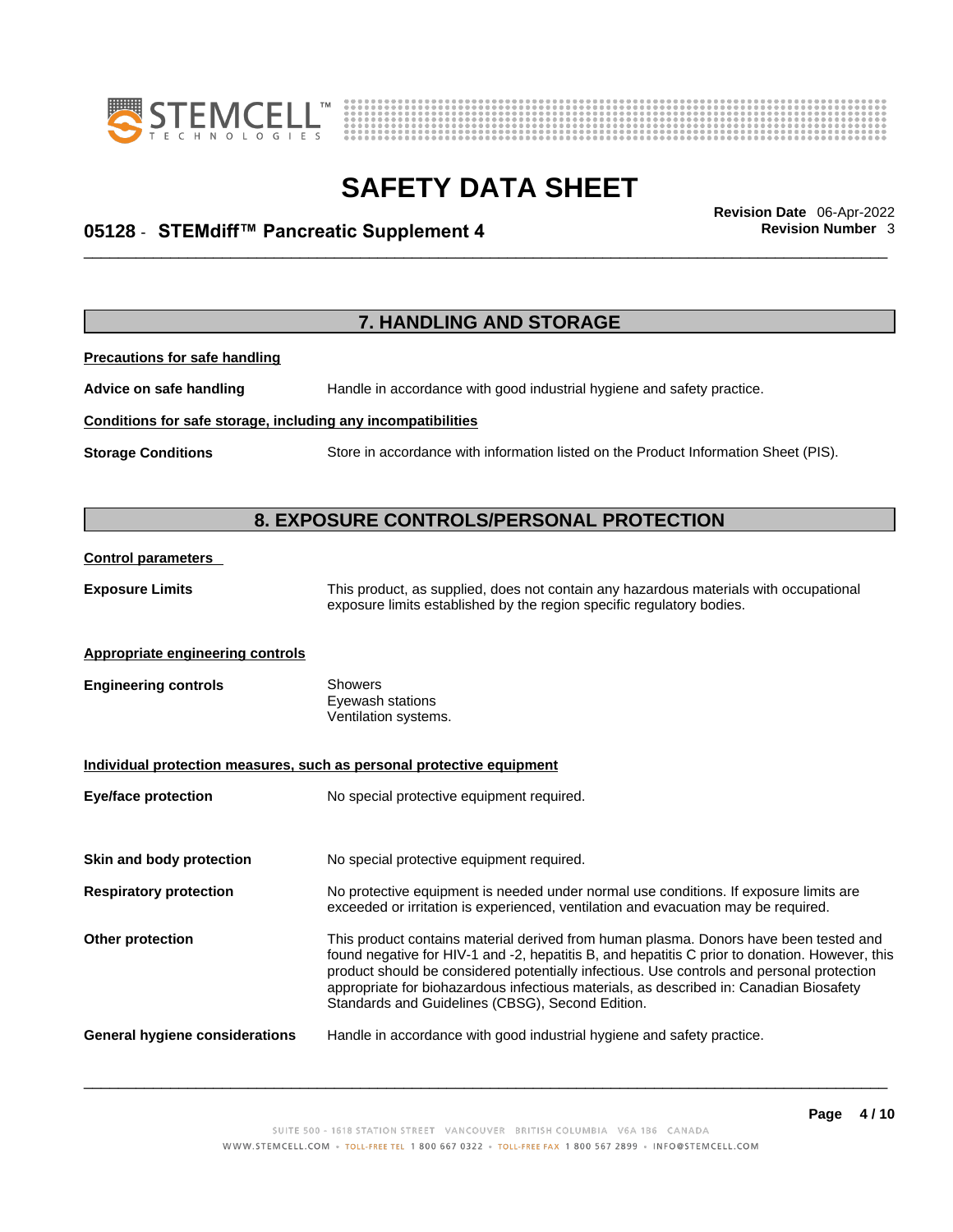



## \_\_\_\_\_\_\_\_\_\_\_\_\_\_\_\_\_\_\_\_\_\_\_\_\_\_\_\_\_\_\_\_\_\_\_\_\_\_\_\_\_\_\_\_\_\_\_\_\_\_\_\_\_\_\_\_\_\_\_\_\_\_\_\_\_\_\_\_\_\_\_\_\_\_\_\_\_\_\_\_\_\_\_\_\_\_\_\_\_\_\_\_\_ **Revision Date** 06-Apr-2022 **05128** - **STEMdiff™ Pancreatic Supplement 4 Revision Number** 3

## **9. PHYSICAL AND CHEMICAL PROPERTIES**

| Liquid<br><b>Physical state</b><br>Clear<br>Appearance<br>Color<br>vellow<br>No data available<br>Odor<br>No data available<br><b>Odor threshold</b><br><b>Values</b><br>Remarks • Method<br><b>Property</b><br>No data available<br>None known<br>рH<br>Melting point / freezing point<br>No data available<br>None known<br>Boiling point / boiling range<br>No data available<br>None known<br>No data available<br>None known<br><b>Flash point</b><br><b>Evaporation rate</b><br>No data available<br>None known<br>Flammability (solid, gas)<br>No data available<br>None known<br><b>Flammability Limit in Air</b><br>None known<br><b>Upper flammability limit:</b><br>No data available<br>Lower flammability limit:<br>No data available<br>None known<br>Vapor pressure<br>No data available<br>None known<br>No data available<br>Vapor density<br>No data available<br>None known<br><b>Relative density</b><br>No data available<br>None known<br><b>Water solubility</b><br>Solubility in other solvents<br>No data available<br>None known<br><b>Partition coefficient</b><br>No data available<br>None known<br>No data available<br>None known<br><b>Autoignition temperature</b><br>None known<br><b>Decomposition temperature</b><br>No data available<br><b>Kinematic viscosity</b><br>No data available<br>None known<br><b>Dynamic viscosity</b><br>No data available<br>None known<br><b>Explosive properties</b><br>No data available<br><b>Oxidizing properties</b><br>No information available<br><b>Other Information</b><br>No information available<br><b>Softening point</b><br>No information available<br><b>Molecular weight</b><br><b>Molecular formula</b><br>No information available<br>No information available<br>VOC Content (%)<br>No information available<br><b>Liquid Density</b><br>No information available<br><b>Bulk density</b><br><b>10. STABILITY AND REACTIVITY</b> | Information on basic physical and chemical properties |  |  |  |
|--------------------------------------------------------------------------------------------------------------------------------------------------------------------------------------------------------------------------------------------------------------------------------------------------------------------------------------------------------------------------------------------------------------------------------------------------------------------------------------------------------------------------------------------------------------------------------------------------------------------------------------------------------------------------------------------------------------------------------------------------------------------------------------------------------------------------------------------------------------------------------------------------------------------------------------------------------------------------------------------------------------------------------------------------------------------------------------------------------------------------------------------------------------------------------------------------------------------------------------------------------------------------------------------------------------------------------------------------------------------------------------------------------------------------------------------------------------------------------------------------------------------------------------------------------------------------------------------------------------------------------------------------------------------------------------------------------------------------------------------------------------------------------------------------------------------------------------------------------------------------------------------------------------------------|-------------------------------------------------------|--|--|--|
|                                                                                                                                                                                                                                                                                                                                                                                                                                                                                                                                                                                                                                                                                                                                                                                                                                                                                                                                                                                                                                                                                                                                                                                                                                                                                                                                                                                                                                                                                                                                                                                                                                                                                                                                                                                                                                                                                                                          |                                                       |  |  |  |
|                                                                                                                                                                                                                                                                                                                                                                                                                                                                                                                                                                                                                                                                                                                                                                                                                                                                                                                                                                                                                                                                                                                                                                                                                                                                                                                                                                                                                                                                                                                                                                                                                                                                                                                                                                                                                                                                                                                          |                                                       |  |  |  |
|                                                                                                                                                                                                                                                                                                                                                                                                                                                                                                                                                                                                                                                                                                                                                                                                                                                                                                                                                                                                                                                                                                                                                                                                                                                                                                                                                                                                                                                                                                                                                                                                                                                                                                                                                                                                                                                                                                                          |                                                       |  |  |  |
|                                                                                                                                                                                                                                                                                                                                                                                                                                                                                                                                                                                                                                                                                                                                                                                                                                                                                                                                                                                                                                                                                                                                                                                                                                                                                                                                                                                                                                                                                                                                                                                                                                                                                                                                                                                                                                                                                                                          |                                                       |  |  |  |
|                                                                                                                                                                                                                                                                                                                                                                                                                                                                                                                                                                                                                                                                                                                                                                                                                                                                                                                                                                                                                                                                                                                                                                                                                                                                                                                                                                                                                                                                                                                                                                                                                                                                                                                                                                                                                                                                                                                          |                                                       |  |  |  |
|                                                                                                                                                                                                                                                                                                                                                                                                                                                                                                                                                                                                                                                                                                                                                                                                                                                                                                                                                                                                                                                                                                                                                                                                                                                                                                                                                                                                                                                                                                                                                                                                                                                                                                                                                                                                                                                                                                                          |                                                       |  |  |  |
|                                                                                                                                                                                                                                                                                                                                                                                                                                                                                                                                                                                                                                                                                                                                                                                                                                                                                                                                                                                                                                                                                                                                                                                                                                                                                                                                                                                                                                                                                                                                                                                                                                                                                                                                                                                                                                                                                                                          |                                                       |  |  |  |
|                                                                                                                                                                                                                                                                                                                                                                                                                                                                                                                                                                                                                                                                                                                                                                                                                                                                                                                                                                                                                                                                                                                                                                                                                                                                                                                                                                                                                                                                                                                                                                                                                                                                                                                                                                                                                                                                                                                          |                                                       |  |  |  |
|                                                                                                                                                                                                                                                                                                                                                                                                                                                                                                                                                                                                                                                                                                                                                                                                                                                                                                                                                                                                                                                                                                                                                                                                                                                                                                                                                                                                                                                                                                                                                                                                                                                                                                                                                                                                                                                                                                                          |                                                       |  |  |  |
|                                                                                                                                                                                                                                                                                                                                                                                                                                                                                                                                                                                                                                                                                                                                                                                                                                                                                                                                                                                                                                                                                                                                                                                                                                                                                                                                                                                                                                                                                                                                                                                                                                                                                                                                                                                                                                                                                                                          |                                                       |  |  |  |
|                                                                                                                                                                                                                                                                                                                                                                                                                                                                                                                                                                                                                                                                                                                                                                                                                                                                                                                                                                                                                                                                                                                                                                                                                                                                                                                                                                                                                                                                                                                                                                                                                                                                                                                                                                                                                                                                                                                          |                                                       |  |  |  |
|                                                                                                                                                                                                                                                                                                                                                                                                                                                                                                                                                                                                                                                                                                                                                                                                                                                                                                                                                                                                                                                                                                                                                                                                                                                                                                                                                                                                                                                                                                                                                                                                                                                                                                                                                                                                                                                                                                                          |                                                       |  |  |  |
|                                                                                                                                                                                                                                                                                                                                                                                                                                                                                                                                                                                                                                                                                                                                                                                                                                                                                                                                                                                                                                                                                                                                                                                                                                                                                                                                                                                                                                                                                                                                                                                                                                                                                                                                                                                                                                                                                                                          |                                                       |  |  |  |
|                                                                                                                                                                                                                                                                                                                                                                                                                                                                                                                                                                                                                                                                                                                                                                                                                                                                                                                                                                                                                                                                                                                                                                                                                                                                                                                                                                                                                                                                                                                                                                                                                                                                                                                                                                                                                                                                                                                          |                                                       |  |  |  |
|                                                                                                                                                                                                                                                                                                                                                                                                                                                                                                                                                                                                                                                                                                                                                                                                                                                                                                                                                                                                                                                                                                                                                                                                                                                                                                                                                                                                                                                                                                                                                                                                                                                                                                                                                                                                                                                                                                                          |                                                       |  |  |  |
|                                                                                                                                                                                                                                                                                                                                                                                                                                                                                                                                                                                                                                                                                                                                                                                                                                                                                                                                                                                                                                                                                                                                                                                                                                                                                                                                                                                                                                                                                                                                                                                                                                                                                                                                                                                                                                                                                                                          |                                                       |  |  |  |
|                                                                                                                                                                                                                                                                                                                                                                                                                                                                                                                                                                                                                                                                                                                                                                                                                                                                                                                                                                                                                                                                                                                                                                                                                                                                                                                                                                                                                                                                                                                                                                                                                                                                                                                                                                                                                                                                                                                          |                                                       |  |  |  |
|                                                                                                                                                                                                                                                                                                                                                                                                                                                                                                                                                                                                                                                                                                                                                                                                                                                                                                                                                                                                                                                                                                                                                                                                                                                                                                                                                                                                                                                                                                                                                                                                                                                                                                                                                                                                                                                                                                                          |                                                       |  |  |  |
|                                                                                                                                                                                                                                                                                                                                                                                                                                                                                                                                                                                                                                                                                                                                                                                                                                                                                                                                                                                                                                                                                                                                                                                                                                                                                                                                                                                                                                                                                                                                                                                                                                                                                                                                                                                                                                                                                                                          |                                                       |  |  |  |
|                                                                                                                                                                                                                                                                                                                                                                                                                                                                                                                                                                                                                                                                                                                                                                                                                                                                                                                                                                                                                                                                                                                                                                                                                                                                                                                                                                                                                                                                                                                                                                                                                                                                                                                                                                                                                                                                                                                          |                                                       |  |  |  |
|                                                                                                                                                                                                                                                                                                                                                                                                                                                                                                                                                                                                                                                                                                                                                                                                                                                                                                                                                                                                                                                                                                                                                                                                                                                                                                                                                                                                                                                                                                                                                                                                                                                                                                                                                                                                                                                                                                                          |                                                       |  |  |  |
|                                                                                                                                                                                                                                                                                                                                                                                                                                                                                                                                                                                                                                                                                                                                                                                                                                                                                                                                                                                                                                                                                                                                                                                                                                                                                                                                                                                                                                                                                                                                                                                                                                                                                                                                                                                                                                                                                                                          |                                                       |  |  |  |
|                                                                                                                                                                                                                                                                                                                                                                                                                                                                                                                                                                                                                                                                                                                                                                                                                                                                                                                                                                                                                                                                                                                                                                                                                                                                                                                                                                                                                                                                                                                                                                                                                                                                                                                                                                                                                                                                                                                          |                                                       |  |  |  |
|                                                                                                                                                                                                                                                                                                                                                                                                                                                                                                                                                                                                                                                                                                                                                                                                                                                                                                                                                                                                                                                                                                                                                                                                                                                                                                                                                                                                                                                                                                                                                                                                                                                                                                                                                                                                                                                                                                                          |                                                       |  |  |  |
|                                                                                                                                                                                                                                                                                                                                                                                                                                                                                                                                                                                                                                                                                                                                                                                                                                                                                                                                                                                                                                                                                                                                                                                                                                                                                                                                                                                                                                                                                                                                                                                                                                                                                                                                                                                                                                                                                                                          |                                                       |  |  |  |
|                                                                                                                                                                                                                                                                                                                                                                                                                                                                                                                                                                                                                                                                                                                                                                                                                                                                                                                                                                                                                                                                                                                                                                                                                                                                                                                                                                                                                                                                                                                                                                                                                                                                                                                                                                                                                                                                                                                          |                                                       |  |  |  |
|                                                                                                                                                                                                                                                                                                                                                                                                                                                                                                                                                                                                                                                                                                                                                                                                                                                                                                                                                                                                                                                                                                                                                                                                                                                                                                                                                                                                                                                                                                                                                                                                                                                                                                                                                                                                                                                                                                                          |                                                       |  |  |  |
|                                                                                                                                                                                                                                                                                                                                                                                                                                                                                                                                                                                                                                                                                                                                                                                                                                                                                                                                                                                                                                                                                                                                                                                                                                                                                                                                                                                                                                                                                                                                                                                                                                                                                                                                                                                                                                                                                                                          |                                                       |  |  |  |
|                                                                                                                                                                                                                                                                                                                                                                                                                                                                                                                                                                                                                                                                                                                                                                                                                                                                                                                                                                                                                                                                                                                                                                                                                                                                                                                                                                                                                                                                                                                                                                                                                                                                                                                                                                                                                                                                                                                          |                                                       |  |  |  |
|                                                                                                                                                                                                                                                                                                                                                                                                                                                                                                                                                                                                                                                                                                                                                                                                                                                                                                                                                                                                                                                                                                                                                                                                                                                                                                                                                                                                                                                                                                                                                                                                                                                                                                                                                                                                                                                                                                                          |                                                       |  |  |  |
|                                                                                                                                                                                                                                                                                                                                                                                                                                                                                                                                                                                                                                                                                                                                                                                                                                                                                                                                                                                                                                                                                                                                                                                                                                                                                                                                                                                                                                                                                                                                                                                                                                                                                                                                                                                                                                                                                                                          |                                                       |  |  |  |
|                                                                                                                                                                                                                                                                                                                                                                                                                                                                                                                                                                                                                                                                                                                                                                                                                                                                                                                                                                                                                                                                                                                                                                                                                                                                                                                                                                                                                                                                                                                                                                                                                                                                                                                                                                                                                                                                                                                          |                                                       |  |  |  |
|                                                                                                                                                                                                                                                                                                                                                                                                                                                                                                                                                                                                                                                                                                                                                                                                                                                                                                                                                                                                                                                                                                                                                                                                                                                                                                                                                                                                                                                                                                                                                                                                                                                                                                                                                                                                                                                                                                                          |                                                       |  |  |  |
|                                                                                                                                                                                                                                                                                                                                                                                                                                                                                                                                                                                                                                                                                                                                                                                                                                                                                                                                                                                                                                                                                                                                                                                                                                                                                                                                                                                                                                                                                                                                                                                                                                                                                                                                                                                                                                                                                                                          |                                                       |  |  |  |
|                                                                                                                                                                                                                                                                                                                                                                                                                                                                                                                                                                                                                                                                                                                                                                                                                                                                                                                                                                                                                                                                                                                                                                                                                                                                                                                                                                                                                                                                                                                                                                                                                                                                                                                                                                                                                                                                                                                          |                                                       |  |  |  |
|                                                                                                                                                                                                                                                                                                                                                                                                                                                                                                                                                                                                                                                                                                                                                                                                                                                                                                                                                                                                                                                                                                                                                                                                                                                                                                                                                                                                                                                                                                                                                                                                                                                                                                                                                                                                                                                                                                                          |                                                       |  |  |  |
|                                                                                                                                                                                                                                                                                                                                                                                                                                                                                                                                                                                                                                                                                                                                                                                                                                                                                                                                                                                                                                                                                                                                                                                                                                                                                                                                                                                                                                                                                                                                                                                                                                                                                                                                                                                                                                                                                                                          |                                                       |  |  |  |

**Reactivity No information available. Chemical stability** Stable under recommended transport or storage conditions. **Possibility of hazardous reactions** None under normal processing.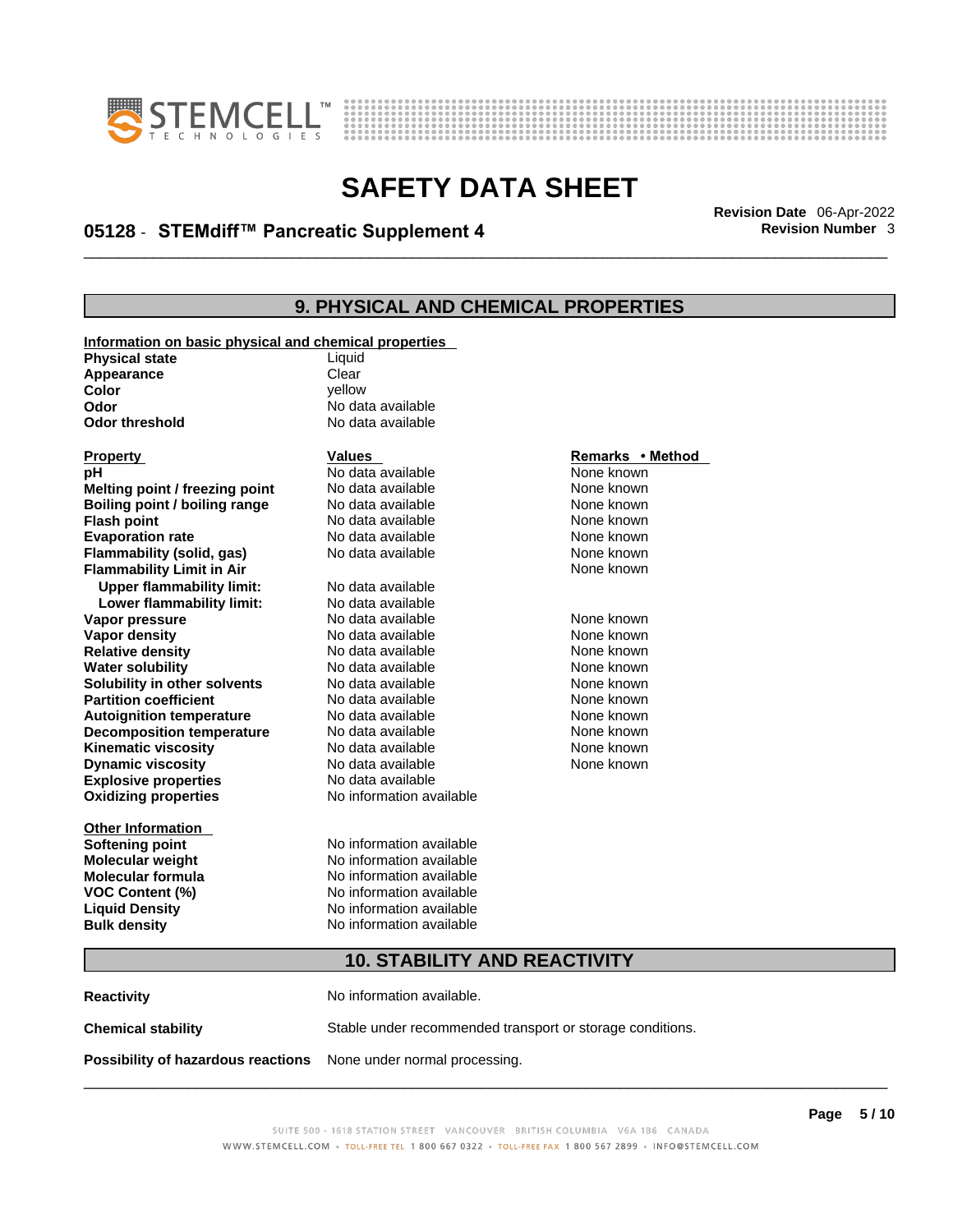



## \_\_\_\_\_\_\_\_\_\_\_\_\_\_\_\_\_\_\_\_\_\_\_\_\_\_\_\_\_\_\_\_\_\_\_\_\_\_\_\_\_\_\_\_\_\_\_\_\_\_\_\_\_\_\_\_\_\_\_\_\_\_\_\_\_\_\_\_\_\_\_\_\_\_\_\_\_\_\_\_\_\_\_\_\_\_\_\_\_\_\_\_\_ **Revision Date** 06-Apr-2022 **05128** - **STEMdiff™ Pancreatic Supplement 4 Revision Number** 3

**Conditions to avoid** None known based on information supplied.

**Incompatible materials** None known based on information supplied.

**Hazardous decomposition products** None known based on information supplied.

### **11. TOXICOLOGICAL INFORMATION**

### **Information on likely routes of exposure**

#### **Product Information**

| <b>Inhalation</b>   | Specific test data for the substance or mixture is not available. |
|---------------------|-------------------------------------------------------------------|
| Eye contact         | Specific test data for the substance or mixture is not available. |
| <b>Skin contact</b> | Specific test data for the substance or mixture is not available. |
| Ingestion           | Specific test data for the substance or mixture is not available. |
|                     |                                                                   |

**Symptoms** related to the physical, chemical and toxicological characteristics

**Symptoms** No information available.

**Numerical measures of toxicity**

#### **Acute toxicity**

**Unknown acute toxicity** 0 % of the mixture consists of ingredient(s) of unknown toxicity

0 % of the mixture consists of ingredient(s) of unknown acute oral toxicity

0 % of the mixture consists of ingredient(s) of unknown acute dermal toxicity

0 % of the mixture consists of ingredient(s) of unknown acute inhalation toxicity (gas)

0 % of the mixture consists of ingredient(s) of unknown acute inhalation toxicity (vapor)

0 % of the mixture consists of ingredient(s) of unknown acute inhalation toxicity (dust/mist) Product Information

#### **Delayed and immediate effects as well as chronic effects from short and long-term exposure**

| <b>Skin corrosion/irritation</b> | No information available. |
|----------------------------------|---------------------------|
| <b>Product Information</b>       |                           |
|                                  |                           |

### **Serious eye damage/eye irritation** No information available.

Product Information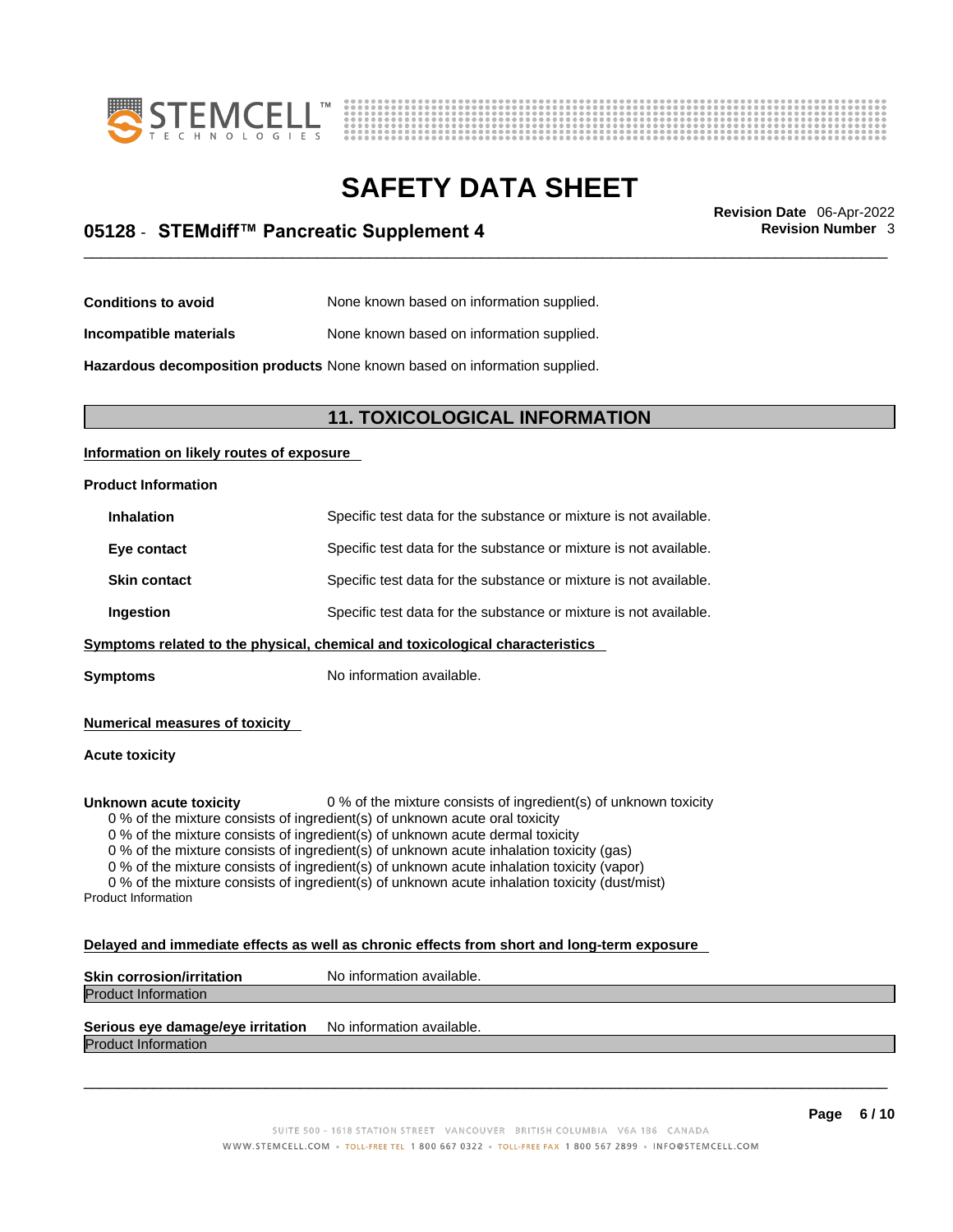



## \_\_\_\_\_\_\_\_\_\_\_\_\_\_\_\_\_\_\_\_\_\_\_\_\_\_\_\_\_\_\_\_\_\_\_\_\_\_\_\_\_\_\_\_\_\_\_\_\_\_\_\_\_\_\_\_\_\_\_\_\_\_\_\_\_\_\_\_\_\_\_\_\_\_\_\_\_\_\_\_\_\_\_\_\_\_\_\_\_\_\_\_\_ **Revision Date** 06-Apr-2022 **05128** - **STEMdiff™ Pancreatic Supplement 4 Revision Number** 3

**Respiratory or skin sensitization** No information available. Product Information **Germ cell mutagenicity** No information available. Product Information **Carcinogenicity** No information available. **Reproductive toxicity** No information available. Product Information **STOT** - single exposure<br>
No information available. Product Information **STOT** - **repeated exposure** No information available. Product Information **Aspiration hazard** No information available.

## **12. ECOLOGICAL INFORMATION**

| <b>Ecotoxicity</b>                   |                                    |  |
|--------------------------------------|------------------------------------|--|
| <b>Product Information</b>           |                                    |  |
| <b>Persistence and degradability</b> | No information available.          |  |
| <b>Bioaccumulation</b>               | There is no data for this product. |  |
| Other adverse effects                | No information available.          |  |

## **13. DISPOSAL CONSIDERATIONS**

| Waste treatment methods                |                                                                                                                    |
|----------------------------------------|--------------------------------------------------------------------------------------------------------------------|
| Waste from residues/unused<br>products | Dispose of in accordance with local regulations. Dispose of waste in accordance with<br>environmental legislation. |
| Contaminated packaging                 | Do not reuse empty containers.                                                                                     |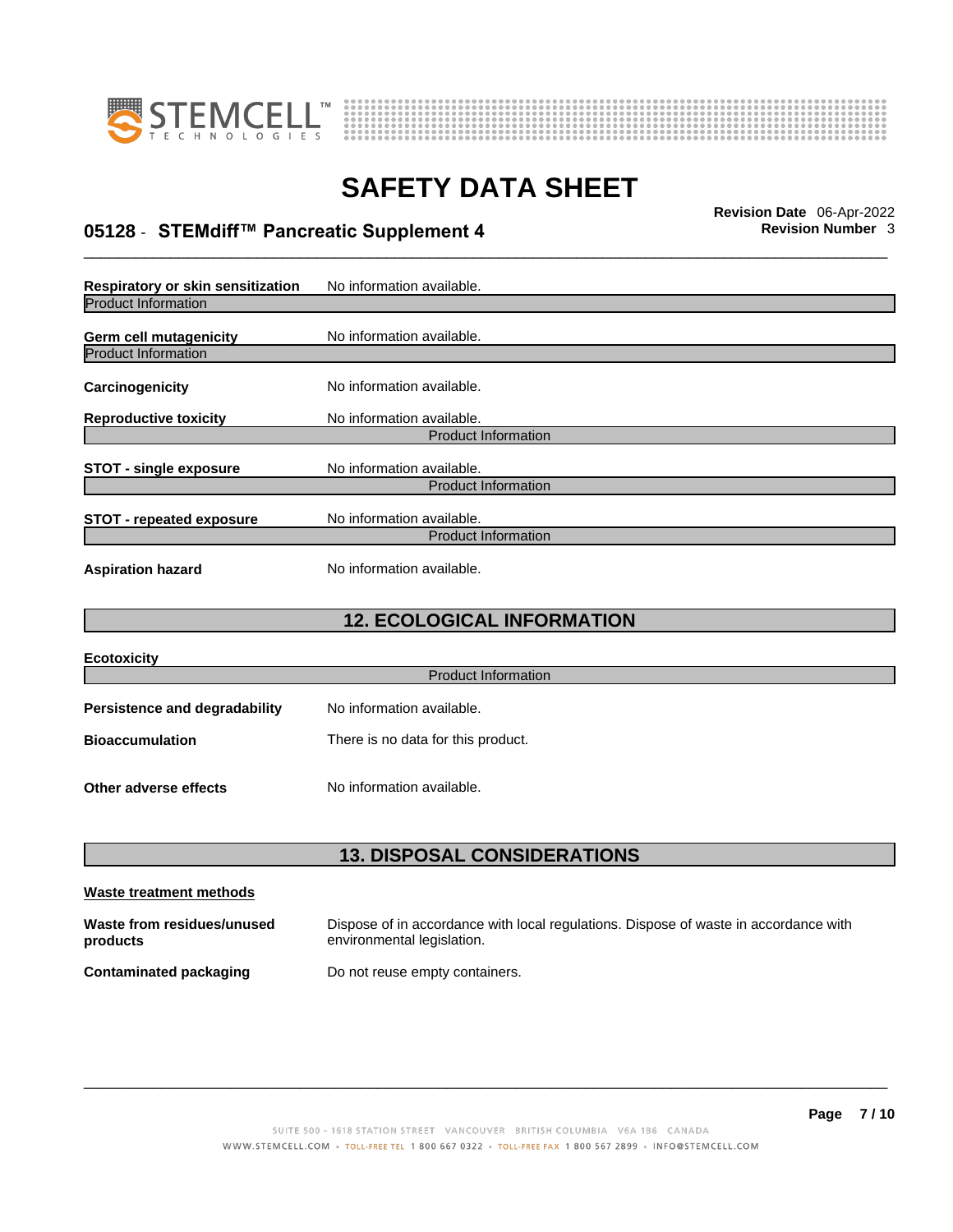



## \_\_\_\_\_\_\_\_\_\_\_\_\_\_\_\_\_\_\_\_\_\_\_\_\_\_\_\_\_\_\_\_\_\_\_\_\_\_\_\_\_\_\_\_\_\_\_\_\_\_\_\_\_\_\_\_\_\_\_\_\_\_\_\_\_\_\_\_\_\_\_\_\_\_\_\_\_\_\_\_\_\_\_\_\_\_\_\_\_\_\_\_\_ **Revision Date** 06-Apr-2022 **05128** - **STEMdiff™ Pancreatic Supplement 4 Revision Number** 3

## **14. TRANSPORT INFORMATION**

| <b>DOT</b>  | Not regulated |
|-------------|---------------|
| <b>TDG</b>  | Not regulated |
| <b>MEX</b>  | Not regulated |
| ICAO (air)  | Not regulated |
| <b>IATA</b> | Not regulated |
| <b>IMDG</b> | Not regulated |
| <b>RID</b>  | Not regulated |
| <b>ADR</b>  | Not regulated |
| <b>ADN</b>  | Not regulated |

## **15. REGULATORY INFORMATION**

| <b>International Inventories</b> |                 |  |
|----------------------------------|-----------------|--|
| <b>TSCA</b>                      | Does not comply |  |
| <b>DSL/NDSL</b>                  | Does not comply |  |
| <b>EINECS/ELINCS</b>             | Does not comply |  |
| <b>ENCS</b>                      | Does not comply |  |
| <b>IECSC</b>                     | Does not comply |  |
| <b>KECL</b>                      | Does not comply |  |
| <b>PICCS</b>                     | Does not comply |  |
| <b>AICS</b>                      | Does not comply |  |

 **Legend:** 

 **TSCA** - United States Toxic Substances Control Act Section 8(b) Inventory

 **DSL/NDSL** - Canadian Domestic Substances List/Non-Domestic Substances List

 **EINECS/ELINCS** - European Inventory of Existing Chemical Substances/European List of Notified Chemical Substances

 **ENCS** - Japan Existing and New Chemical Substances

 **IECSC** - China Inventory of Existing Chemical Substances

 **KECL** - Korean Existing and Evaluated Chemical Substances

 **PICCS** - Philippines Inventory of Chemicals and Chemical Substances

 **AICS** - Australian Inventory of Chemical Substances

#### **US Federal Regulations**

#### **SARA 313**

Section 313 of Title III of the Superfund Amendments and Reauthorization Act of 1986 (SARA). This product does not contain any chemicals which are subject to the reporting requirements of the Act and Title 40 of the Code of Federal Regulations, Part 372.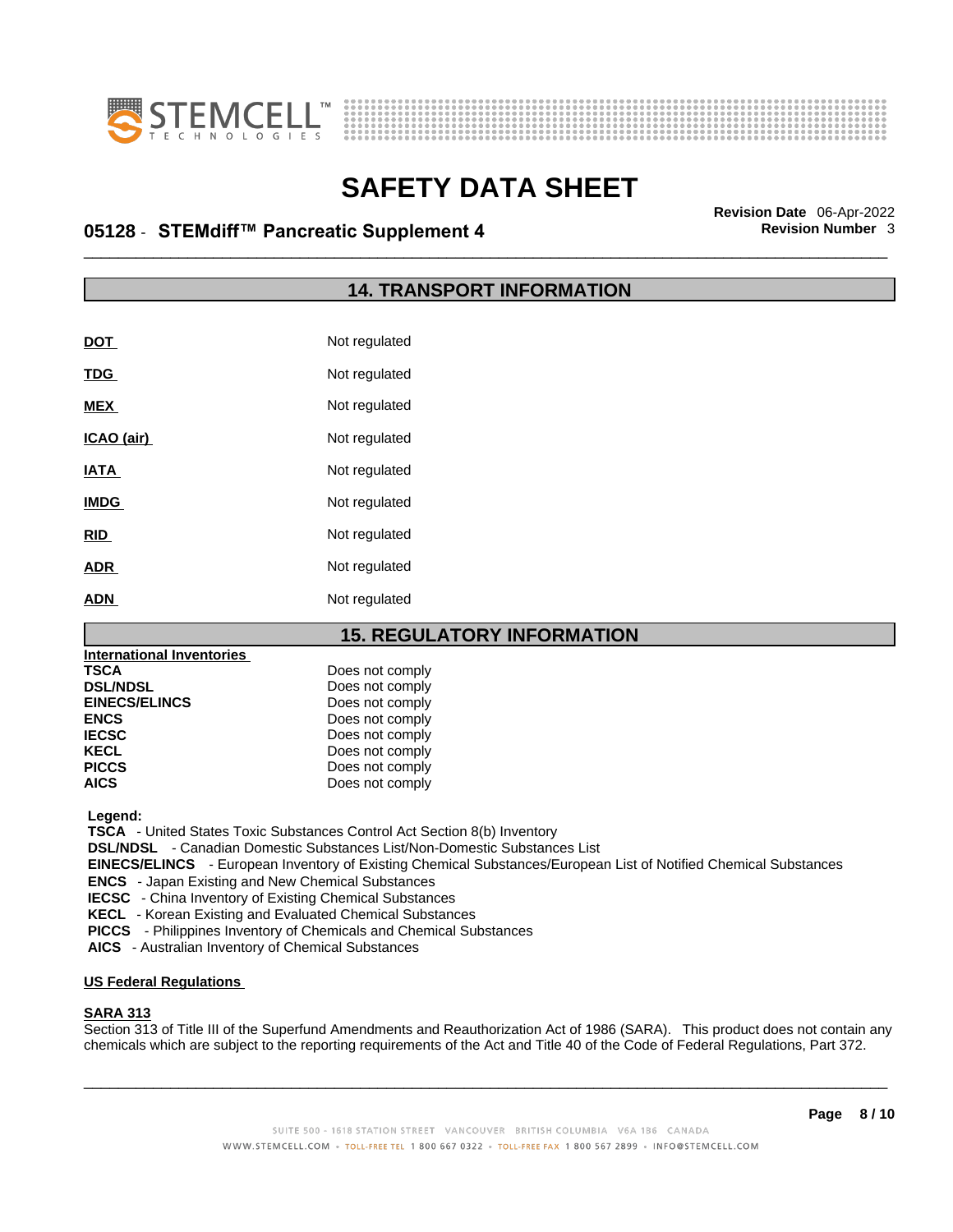



## \_\_\_\_\_\_\_\_\_\_\_\_\_\_\_\_\_\_\_\_\_\_\_\_\_\_\_\_\_\_\_\_\_\_\_\_\_\_\_\_\_\_\_\_\_\_\_\_\_\_\_\_\_\_\_\_\_\_\_\_\_\_\_\_\_\_\_\_\_\_\_\_\_\_\_\_\_\_\_\_\_\_\_\_\_\_\_\_\_\_\_\_\_ **Revision Date** 06-Apr-2022 **05128** - **STEMdiff™ Pancreatic Supplement 4 Revision Number** 3

#### **SARA 311/312 Hazard Categories Acute health hazard** No **Chronic Health Hazard No. 1996 12:33 No. 1996 12:34 No. 1996 12:34 No. 1996 12:34 No. 1996 12:34 No. 1999 12:34 No. 1999 12:34 No. 1999 12:34 No. 1999 12:34 No. 1999 12:34 No. 1999 12:34 No. 1999 12:34 No. 1999 12:34 No Fire hazard** No<br>**Sudden release of pressure hazard No** No **Sudden release of pressure hazard Reactive Hazard** No

#### **CWA** (Clean Water Act)

This product does not contain any substances regulated as pollutants pursuant to the Clean Water Act (40 CFR 122.21 and 40 CFR 122.42).

#### **CERCLA**

This material, as supplied, does not contain any substances regulated as hazardous substances under the Comprehensive Environmental Response Compensation and Liability Act (CERCLA) (40 CFR 302) or the Superfund Amendments and Reauthorization Act (SARA) (40 CFR 355). There may be specific reporting requirements at the local, regional, or state level pertaining to releases of this material.

#### **US State Regulations**

#### **California Proposition 65**

This product contains the following Proposition 65 chemicals.

| Chemical name  | California Proposition 65 |  |
|----------------|---------------------------|--|
| Trade secret - | Carcinogen                |  |
|                | Developmental             |  |
| Trade secret - | Carcinogen                |  |

### **U.S. State Right-to-Know Regulations**

#### **US State Regulations**

| Chemical name      | New Jersey | <b>Massachusetts</b> | Pennsylvania |
|--------------------|------------|----------------------|--------------|
| Water<br>7732-18-5 |            |                      |              |
| Trade secret       |            |                      |              |
| Trade secret       |            |                      |              |

#### **U.S. EPA Label Information**

**EPA Pesticide Registration Number** Not applicable